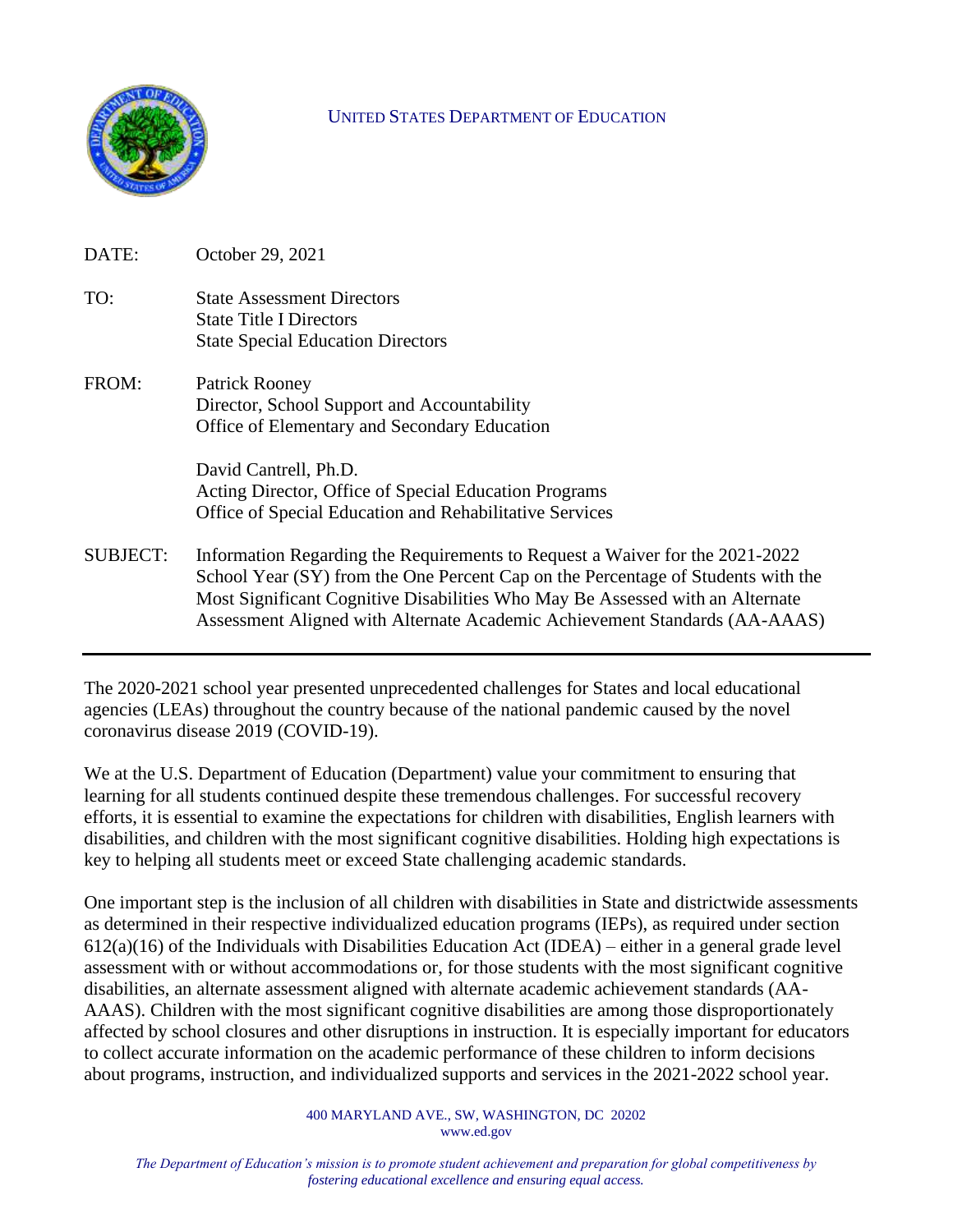The Department recognizes that, with appropriate services and supports, the vast majority of students with disabilities should be expected to make academic progress in the general curriculum. The alternate academic achievement standards were designed to be appropriate only for a very small number of students, no more than 1.0 percent of all students assessed. As such, in this memorandum, we are providing information regarding the submission of waiver requests for the 1.0 percent cap on AA-AAAS participation in SY 2021-2022, particularly in light of challenges States faced in SY 2020-2021 and the waivers that were granted from the requirement to administer statewide assessments in SY 2019-2020. We know this is time-sensitive information given the requirement that a State seeking this waiver must submit the waiver at least 90 days before the beginning of the its testing window for administration of the State assessments.

As background, Title I of the Elementary and Secondary Education Act of 1965 (ESEA) requires that only students with the most significant cognitive disabilities may take an AA-AAAS; it also limits the number of students that a State may assess with an AA-AAAS to no more than 1.0 percent of all students in the grades assessed.<sup>1</sup> This requirement was first in effect for SY 2017-2018 when most States were exceeding this percentage. The ESEA permits the Department to grant a waiver to a State, if it meets certain statutory and regulatory requirements, to assess more than 1.0 percent of students with an AA-AAAS. On December 8, 2016, the Department published final regulations,<sup>2</sup> based on the consensus reached through negotiated rulemaking, related to academic assessment under title I, part A of the ESEA, including the requirements for State waiver requests if a State anticipates it will exceed the cap  $(34 \text{ CFR } \S \ 200.6(c)(4))$ .

In May 2017, the Department provided information regarding the procedures for a State to apply for such a waiver.<sup>3</sup> In August 2018, the Department published additional information for States that may wish to apply to extend their existing one-year waiver for an additional year.<sup>4</sup> This memorandum clarified the requirements for such an extension, which include demonstrating substantial progress towards achieving each component of the prior year's plan and timeline, to ensure that the State is making progress towards meeting the 1.0 percent cap and assessing only students with the most significant cognitive disabilities with an AA-AAAS. The Department has posted all waiver requests and the Department's responses for SYs 2017-2018, 2018-2019, 2019-2020, and 2020-2021 at [https://oese.ed.gov/offices/office-of-formula-grants/school-support-and-accountability/essa-state-plans](https://oese.ed.gov/offices/office-of-formula-grants/school-support-and-accountability/essa-state-plans-assessment-waivers/)[assessment-waivers/.](https://oese.ed.gov/offices/office-of-formula-grants/school-support-and-accountability/essa-state-plans-assessment-waivers/)

In March 2020, COVID-19 resulted in widespread and extended school closures. As a result, it was not feasible for most schools to administer annual statewide assessments in SY 2019-2020. The Department invited States to request a waiver for SY 2019-2020 of the assessment requirements in ESEA section 1111(b)(2), the accountability and school identification requirements in ESEA sections  $1111(c)(4)$  and  $1111(d)(2)(C)$ -(D), and related reporting requirements in ESEA section 1111(h). Every State applied for and received this waiver.

<sup>&</sup>lt;sup>1</sup> See ESEA section 1111(b)(2)(D)(I)(i) at [http://www2.ed.gov/documents/essa-act-of-1965.pdf.](http://www2.ed.gov/documents/essa-act-of-1965.pdf)

<sup>&</sup>lt;sup>2</sup> Se[e https://www.federalregister.gov/documents/2016/12/08/2016-29128/title-i-improving-the-academic-achievement-of](https://www.federalregister.gov/documents/2016/12/08/2016-29128/title-i-improving-the-academic-achievement-of-the-disadvantaged-academic-assessments)[the-disadvantaged-academic-assessments.](https://www.federalregister.gov/documents/2016/12/08/2016-29128/title-i-improving-the-academic-achievement-of-the-disadvantaged-academic-assessments) 

<sup>&</sup>lt;sup>3</sup> Se[e https://www2.ed.gov/admins/lead/account/saa/onepercentcapmemo51617.pdf.](https://www2.ed.gov/admins/lead/account/saa/onepercentcapmemo51617.pdf)

<sup>4</sup> Se[e https://oese.ed.gov/files/2020/02/ossstateassessmentltr.pdf.](https://oese.ed.gov/files/2020/02/ossstateassessmentltr.pdf)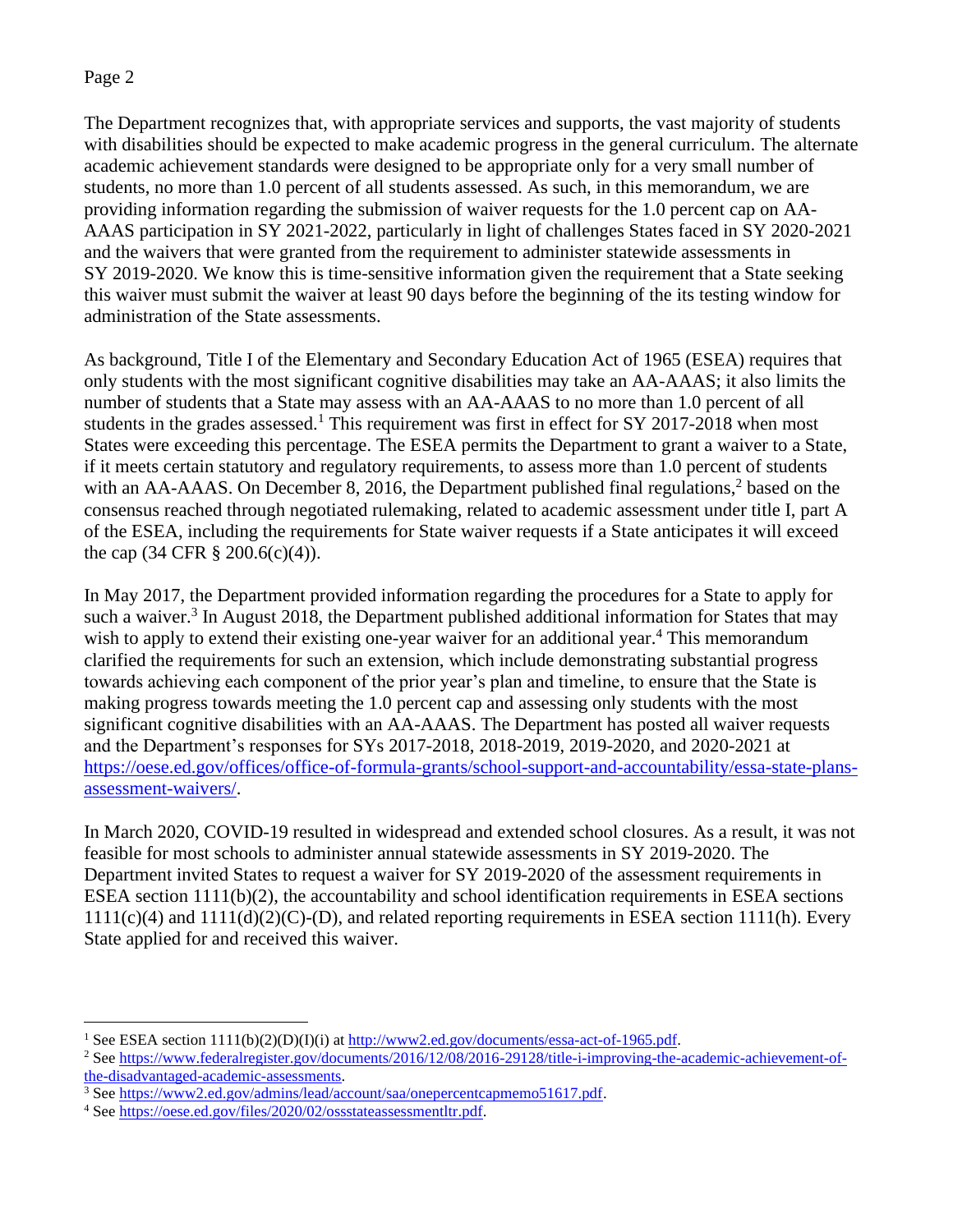On June 9, 2020, the Department provided States with additional information regarding the requirements to request a waiver for SY 2020-2021 from the 1.0 percent cap on the number of students who may be assessed with an AA-AAAS.<sup>5</sup> The Department outlined the process for States to follow for submitting a request for a new waiver, a waiver extension, and/or a combination of a new waiver and a waiver extension.

# **States Applying for a New Waiver in SY 2021-2022**

In order for a State to be eligible for a 1.0 percent AA-AAAS waiver, it must have assessed at least 95 percent of all students enrolled and 95 percent of children with disabilities in the previous year. <sup>6</sup> The Department recognizes, however, that due to COVID-related testing disruptions, the State may not have met the 95 percent requirements in SY 2020-2021, the previous year. Therefore, for this year only, a State may meet this requirement by requesting a waiver to the 95 percent participation rate requirement found in 34 CFR 200.6(c)(4)(ii)(B), and then providing its SY 2018-2019 participation rate along with all the other information necessary for a waiver of the 1.0 percent AA-AAAS requirement as outlined in the Department documents noted above from May 2017, August 2018, and June 2020. As part of its waiver request, a State must submit SY 2020-2021 participation rates overall and for students with disabilities for each subject for which it is requesting a waiver. In considering the State's request, we will evaluate the extent to which the assessment participation rate for all students in SY 2020-2021 is proportionate to the assessment participation rate for students with disabilities in SY 2020-2021. The Department expects that these rates should be very similar to each other, all else being equal. If the SY 2020-2021 rate of assessment participation for students with disabilities is demonstrably lower than that for all students, the State must provide an explanation for this difference in participation. For a State that opted to move its SY 2020-2021 assessment administration to fall of SY 2021-2022, the Department would expect the State to submit data from that administration.

In addition to including actual SY 2018-2019 and/or SY 2020-2021 AA-AAAS participation rates, a State may provide in its waiver request a credible estimate of the number and percentage of students (including by subgroup, if possible) it expects to take the AA-AAAS in SY 2021-2022. Because some States and LEAs may have encountered difficulties with assessment administration in SY 2020-2021, credible estimates of participation based on SY 2020-2021 or SY 2021-2022 IEPs<sup>7</sup> or test registration data may help demonstrate a more accurate view of anticipated AA-AAAS participation.

The State will also need to provide evidence that the State has verified that each LEA that the State anticipates will assess more than 1.0 percent of its assessed students in any subject using an AA-AAAS followed the State's guidelines for participation in the AA-AAAS and will address any disproportionality in the percentage of students in any subgroup taking an AA-AAAS. This verification can be done in SY 2021-2022 and occur before submission of the waiver request.

Finally, the State will need to provide a plan and timeline with clear, actionable steps and milestones that include:

• A clear description of how the State will improve the implementation of its guidelines for participation in the AA-AAAS, including by reviewing and, if necessary, revising its definition

<sup>5</sup> See [https://oese.ed.gov/files/2020/06/One-percent-waiver-memo-to-states-2020-FINAL.pdf.](https://oese.ed.gov/files/2020/06/One-percent-waiver-memo-to-states-2020-FINAL.pdf)

<sup>&</sup>lt;sup>6</sup> See 34 CFR 200.6(c)(4)(ii)(B) at [https://www.ecfr.gov/cgi-bin/text-idx?node=pt34.1.200&rgn=div5#se34.1.200\\_16.](https://www.ecfr.gov/cgi-bin/text-idx?node=pt34.1.200&rgn=div5#se34.1.200_16)

 $<sup>7</sup>$  In accordance with IDEA, the IEP Team determines whether a child shall take an alternate assessment on a particular State</sup> or districtwide assessment of student achievement, and the IEP Team must document such a decision in the child's IEP.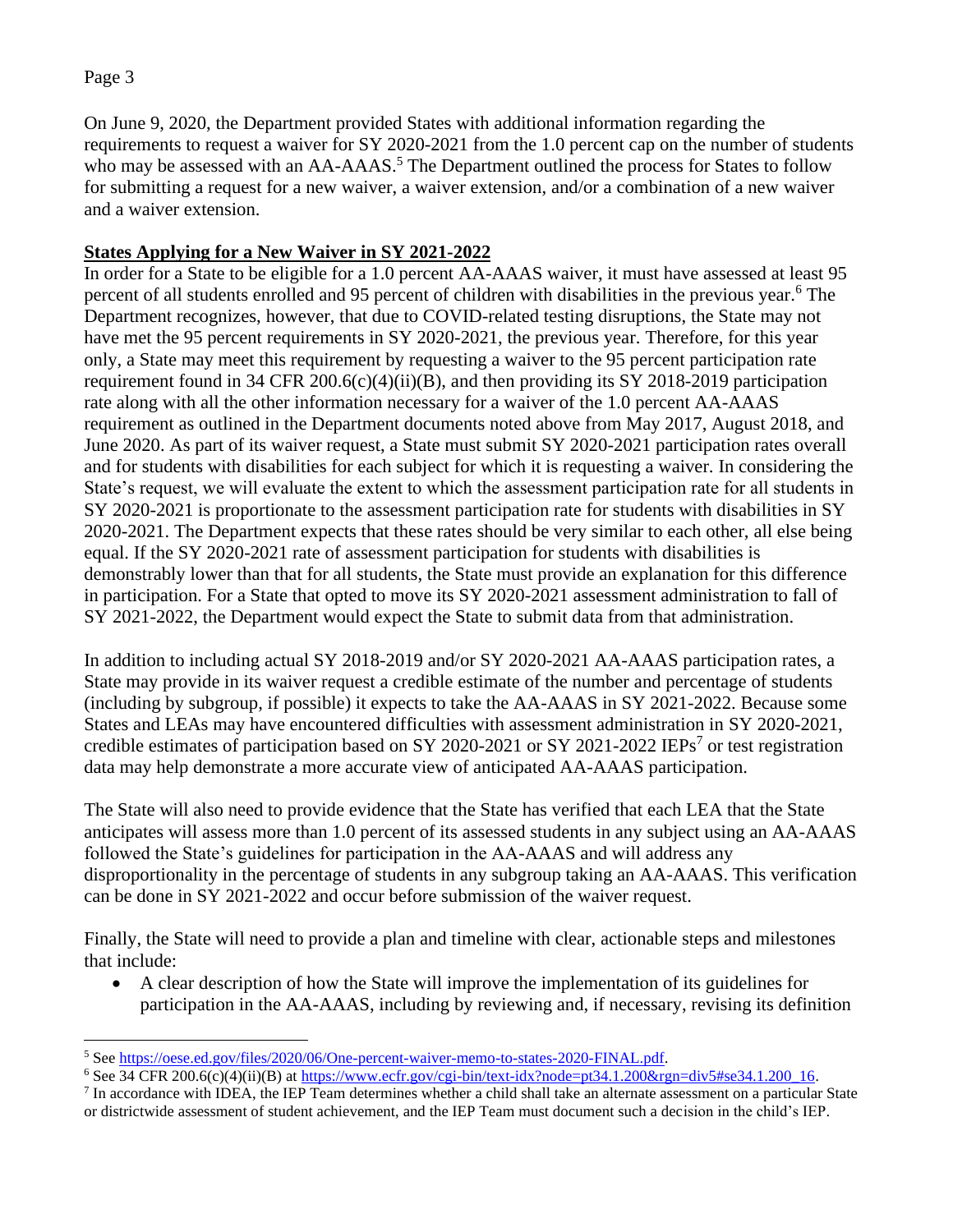of students with the most significant cognitive disabilities (see 34 CFR 200.6(c)(4)(iv)(A)), so that the State meets the 1.0 percent cap in each subject for which assessments are administered in future school years;

- A clear description of how it will monitor and regularly evaluate each LEA to ensure that the LEA provides sufficient training such that school staff who participate as members of an IEP Team or other placement team understand and implement the guidelines established by the State for participation in an AA-AAAS so that all students are appropriately assessed; (see 34 CFR 200.6(c)(4)(iv)(B));
- A clear description of how the State will address any disproportionality in the percentage of students taking an AA-AAAS as identified through the data provided; (see 34 CFR  $200.6(c)(4)(iv)(C)$ ; and
- Fulfillment of requirements in section 8401 of the ESEA related to public comment.

If a State did not meet the 95 percent participation rate in SY 2018-2019 or SY 2020-2021 (SY 2019- 2020 is excluded because every State applied for and received a waiver from these assessments), it is not eligible to request a waiver from the 1.0 percent AA-AAAS requirement for SY 2021-2022.

# **States Applying to Extend a Waiver Granted or Extended in SY 2020-2021**

A State that wishes to request an extension of a waiver that it received in SY 2020-2021 should provide updated information regarding each requirement in the previous year's submission. In preparing a waiver renewal request, the State must continue to meet each requirement associated with the first waiver it received from this requirement (except for the 95 percent participation rate, as discussed above). The State must provide the overall rates of assessment participation for all students and for students with disabilities for 2020-2021, regardless of whether the State met the 95 percent participation rate criterion in that school year. A State must also ensure it reports on the progress of its plan and timeline.

Also as noted above, along with including actual SY 2020-2021 AA-AAAS participation data, the Department encourages a State to use the most current year's IEP or test registration data to make a credible estimate of the number and percentage of students (including by subgroup, if possible) who may take the AA-AAAS in SY 2021-2022 or who would have taken the AA-AAAS in SY 2020-2021 if all students in the State participated in statewide testing. The Department believes that using IEP or test registration data to create a credible estimate for SY 2021-2022 participation rates may help the State demonstrate that it is making progress in reducing the percentage of AA-AAAS participation, a requirement of a waiver extension.

# **States Denied a Waiver in SY 2020-2021**

A State that was denied a 1.0 percent cap waiver in SY 2020-2021 must follow the instructions for applying for a new waiver if it wishes to seek a waiver in SY 2021-2022. The State should be sure to address any concerns that led to the denial of their SY 2020-2021 waiver request and provide the information described above.

# **States Seeking a Combination New Waiver and an Extension of a Waiver**

Some States were denied or did not apply for a waiver in a particular subject area (typically due to participation rates below 95 percent) but received a waiver in other subject areas. As in previous years, an application for an extension of a waiver in a subject area received in SY 2021-2021 that is coupled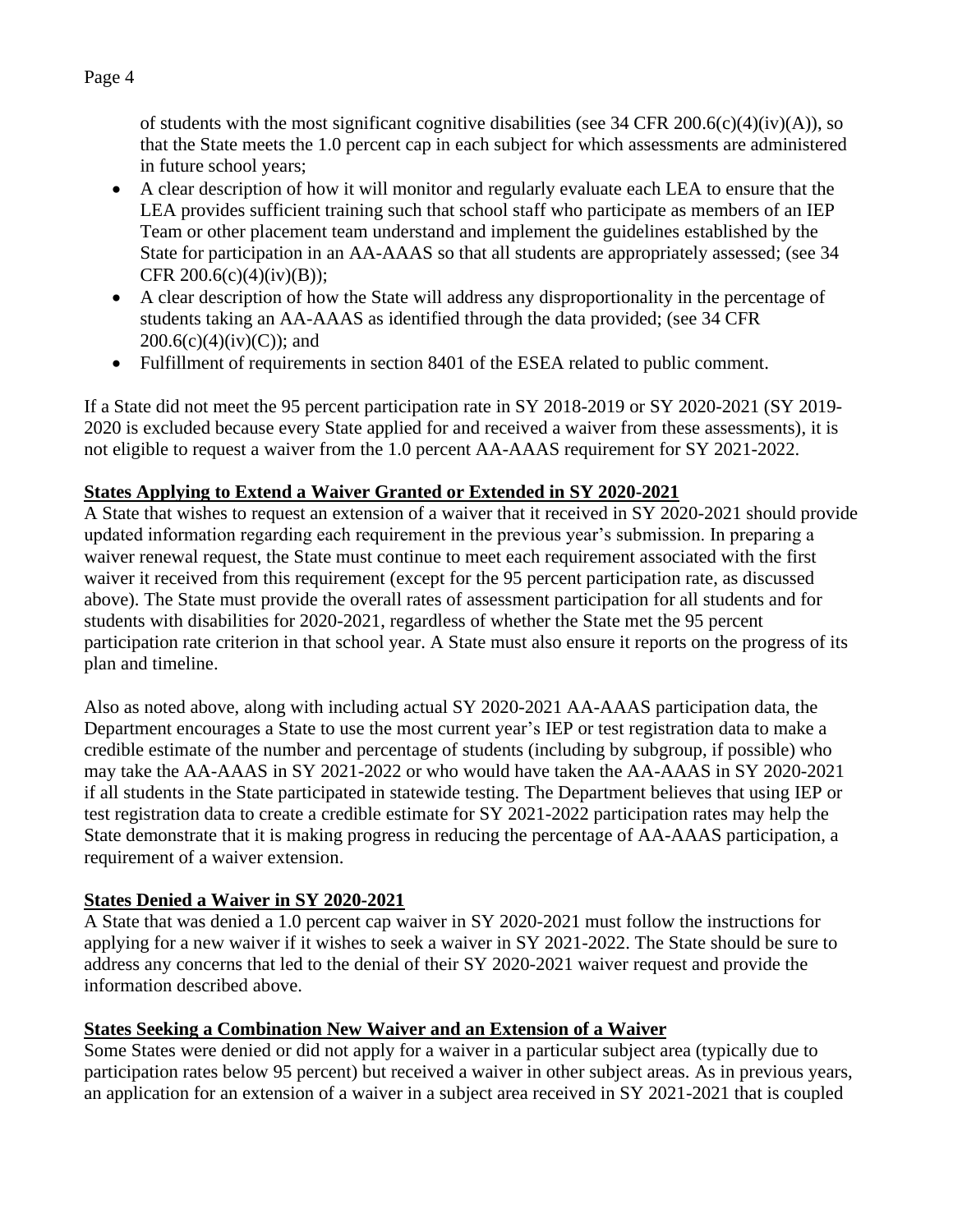with a request for a waiver in a subject area for which the State did not receive or request a waiver in SY 2020-2021 will be treated as a combination new/extension waiver request and all of the applicable requirements apply to each subject area included in the State's request. That is, for a State's waiver extension request, the State must provide information described in "States Applying to Extend a Waiver Granted or Extended in SY 2020-2021." For a State's new waiver request, the State must provide information described in "States Applying for a New Waiver in SY 2021-2022."

#### **States with Early Testing Windows**

The Department reminds States that a request for a waiver of the 1.0 percent cap requirement, whether new or an extension, must be submitted 90 days before the beginning of the State's testing window. If a State is interested in submitting a waiver request, the Department encourages the State to submit the request as soon as possible, even if there are fewer than 90 days before the beginning of the State's testing window. If the State cannot provide all of the required information (such as all of the required data), the Department encourages the State to explain in its request any missing information and provide a clear timeline for when the data will become available. Once the Department receives the required information, it will consider the waiver request.

An appendix with example data is attached to this memorandum, to assist States in considering the organization and format of the data they submit with any waiver request. States with questions about submitting a waiver request should contact the Office of School Support and Accountability's Assessment Team at [ESEA.Assessment@ed.gov.](mailto:ESEA.Assessment@ed.gov) All requests for a 1.0 percent cap waiver should be submitted to [ESEA.Assessment@ed.gov.](mailto:ESEA.Assessment@ed.gov) Thank you for your continued commitment to our Nation's students.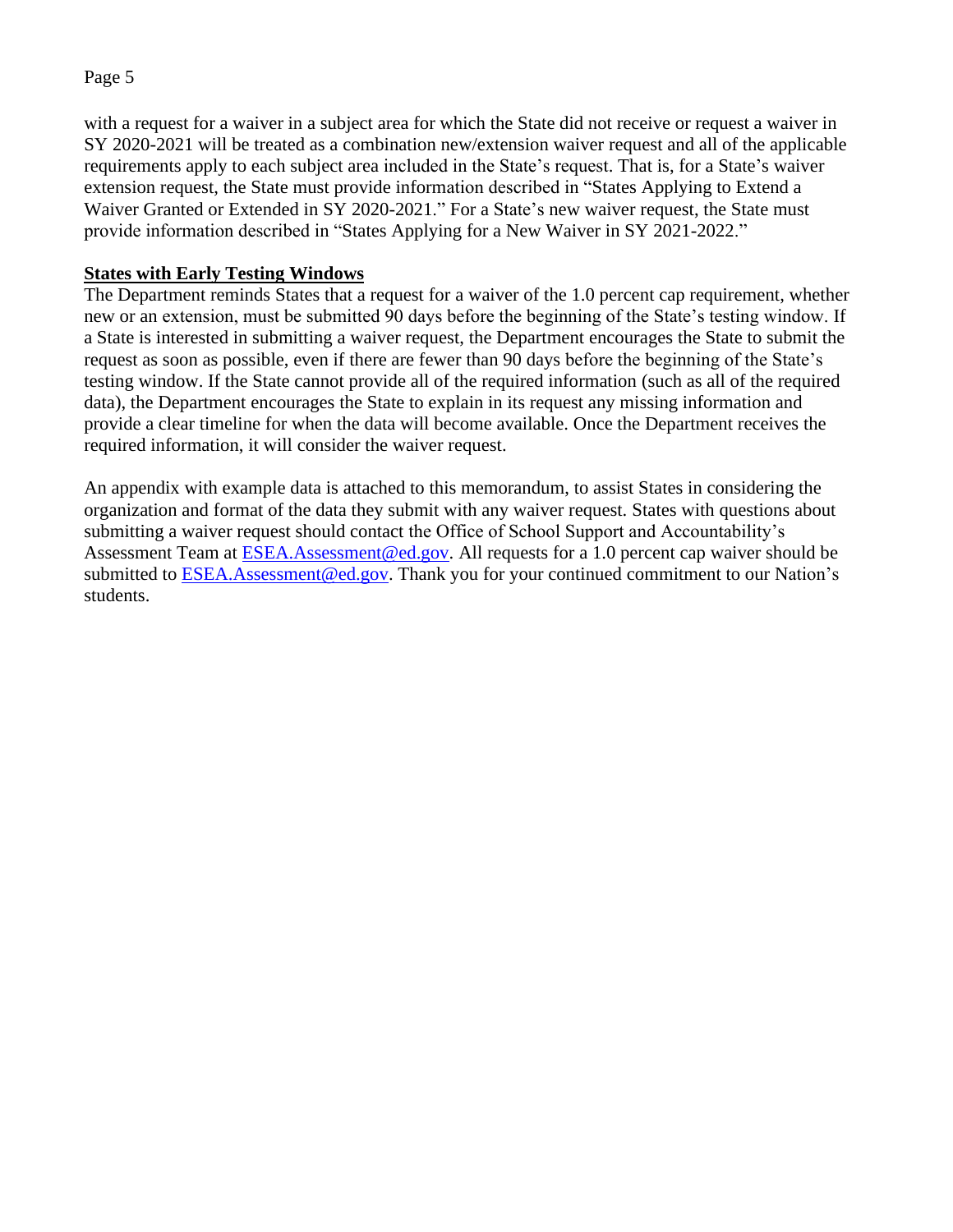# **Appendix A**

*Example of Data Display to Support a State's Waiver Request to Exceed the 1.0 Percent Cap on AA-AAAS Participation for Reading/Language Arts*

|  | (Note: This is sample data only; it does not represent any single State's data) |  |  |  |  |  |
|--|---------------------------------------------------------------------------------|--|--|--|--|--|
|  |                                                                                 |  |  |  |  |  |

|                         | Total # of                                                                         |                                                                                                      | # of Students                                                                                                  | % of Students                                                                                                    |
|-------------------------|------------------------------------------------------------------------------------|------------------------------------------------------------------------------------------------------|----------------------------------------------------------------------------------------------------------------|------------------------------------------------------------------------------------------------------------------|
|                         | <b>Students in</b>                                                                 | <b>Total # of Students</b>                                                                           | <b>Taking State</b>                                                                                            | <b>Taking State</b>                                                                                              |
| Group                   | Grades 3-8 and                                                                     | w/Disabilities<br>Grades 3-8 and 10                                                                  | <b>R/LA AA-AAAS</b>                                                                                            | <b>R/LA AA-AAAS</b>                                                                                              |
|                         | 10 R/LA 2018-                                                                      | R/LA 2018-19                                                                                         | Grades 3-8 and                                                                                                 | Grades 3-8 and                                                                                                   |
|                         | 19                                                                                 |                                                                                                      | 10 2018-19                                                                                                     | 10 2018-19                                                                                                       |
| All students            | 475,611                                                                            | 78,924                                                                                               | 7,453                                                                                                          | 1.57%<br>$(=7, 453/475, 611)$                                                                                    |
| <b>English learners</b> | 41,232                                                                             | 9,812                                                                                                | 911                                                                                                            | 2.21%                                                                                                            |
| <b>Black</b>            | 46,258                                                                             | 9,933                                                                                                | 1,116                                                                                                          | 2.41%                                                                                                            |
| Hispanic                | 95,464                                                                             | 22,163                                                                                               | 2,168                                                                                                          | 2.27%                                                                                                            |
| Asian                   | 31,956                                                                             | 2,817                                                                                                | 432                                                                                                            | 1.35%                                                                                                            |
| White                   | 260,701                                                                            | 57,246                                                                                               | 3,919                                                                                                          | 1.50%                                                                                                            |
| Econ. Disadv.           | 172,190                                                                            | 44,725                                                                                               | 4,754                                                                                                          | 2.76%                                                                                                            |
| Group                   | Total # of<br><b>Students in</b><br>Grades 3-8 and<br>10 R/LA 2020-                | <b>Total # of Students</b><br>w/Disabilities<br>Grades 3-8 and 10<br>R/LA 2020-21                    | # of Students<br><b>Taking State</b><br><b>R/LA AA-AAAS</b><br>Grades 3-8 and                                  | % of Students<br><b>Taking State</b><br><b>R/LA AA-AAAS</b><br>Grades. 3-8 and                                   |
|                         | 21                                                                                 |                                                                                                      | 10 2020-21                                                                                                     | 10 2020-21                                                                                                       |
| All students            | 476,834                                                                            | 79, 412                                                                                              | 7,021                                                                                                          | 1.47%<br>$(=7,021/476,834)$                                                                                      |
| <b>English learners</b> | 42,491                                                                             | 10,011                                                                                               | 798                                                                                                            | 1.88%                                                                                                            |
| <b>Black</b>            | 45,876                                                                             | 10,438                                                                                               | 986                                                                                                            | 2.15%                                                                                                            |
| Hispanic                | 96,348                                                                             | 23,045                                                                                               | 2,053                                                                                                          | 2.13%                                                                                                            |
| Asian                   | 31,123                                                                             | 2,790                                                                                                | 401                                                                                                            | 1.29%                                                                                                            |
| White                   | 263,128                                                                            | 58,291                                                                                               | 3,919                                                                                                          | 1.49%                                                                                                            |
| Econ. Disadv.           | 178,897                                                                            | 45,865                                                                                               | 4,234                                                                                                          | 2.37%                                                                                                            |
| Group<br>(Estimate)     | Total # of<br><b>Students in</b><br>Grades 3-8 and<br>10 R/LA 2021-<br>22 Estimate | <b>Total # of Students</b><br>w/Disabilities<br>Grades 3-8 and 10<br>R/LA 2021-22<br><b>Estimate</b> | # of Students<br><b>Taking State</b><br><b>R/LA AA-AAAS</b><br>Grades 3-8 and<br>10 2021-22<br><b>Estimate</b> | % of Students<br><b>Taking State</b><br><b>R/LA AA-AAAS</b><br>Grades 3-8 and<br>10 2021-2022<br><b>Estimate</b> |
| All students            | 479,561                                                                            | 79, 412                                                                                              | 7,060                                                                                                          | 1.47%<br>$(=7,060/479,561)$                                                                                      |
| English learners        | 43,202                                                                             | 10,431                                                                                               | 688                                                                                                            | 1.59%                                                                                                            |
| <b>Black</b>            | 45,035                                                                             | 10,538                                                                                               | 802                                                                                                            | 1.78%                                                                                                            |
| Hispanic                | 96,981                                                                             | 23,743                                                                                               | 1,787                                                                                                          | 1.84%                                                                                                            |
| Asian                   | 31,422                                                                             | 2,703                                                                                                | 354                                                                                                            | 1.13%                                                                                                            |
| White                   | 262,921                                                                            | 58,885                                                                                               | 3,429                                                                                                          | 1.30%                                                                                                            |
| Econ. Disadv.           | 179,702                                                                            | 46,704                                                                                               | 4,019                                                                                                          | 2.24%                                                                                                            |